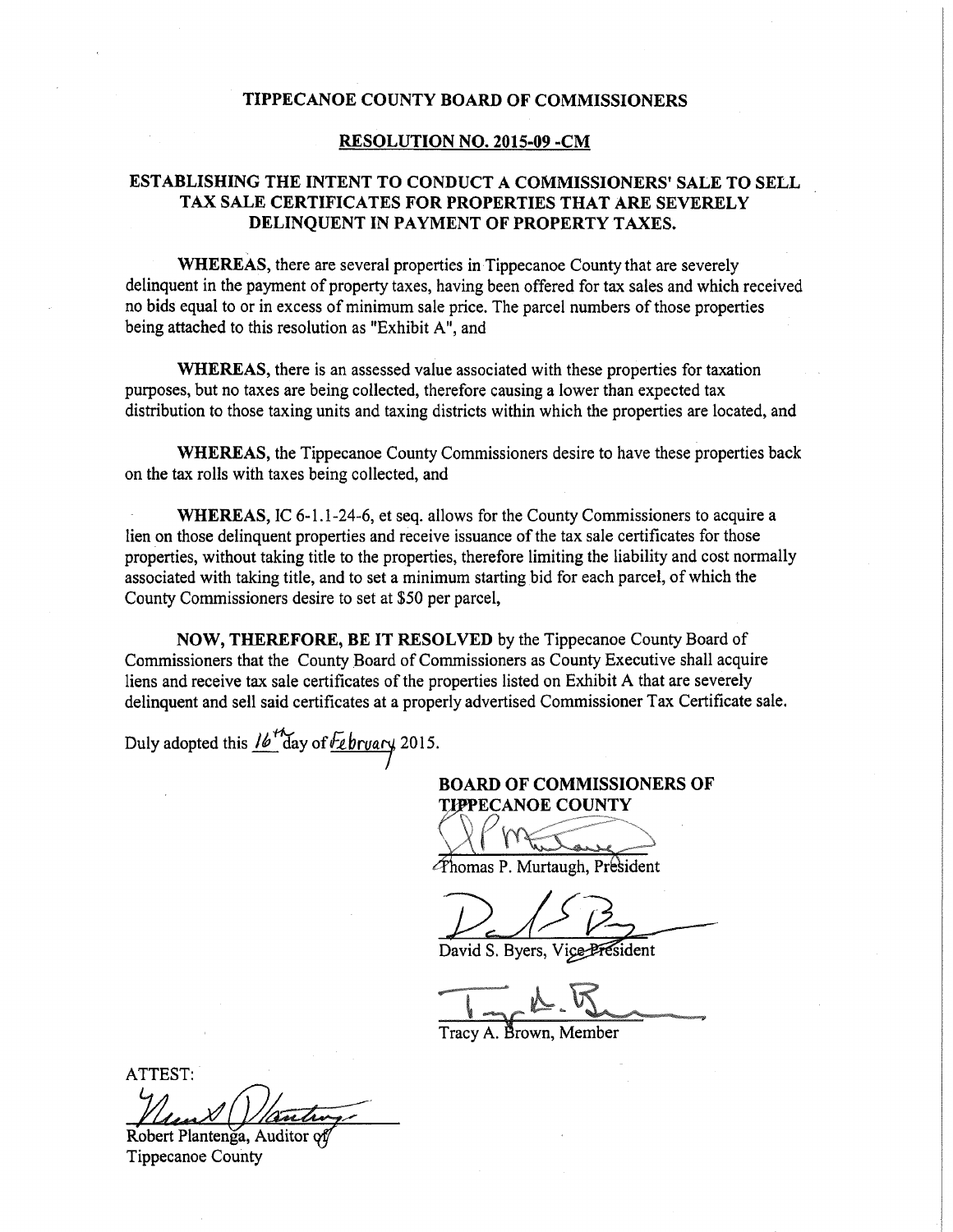| <b>CONNOCONNOCO ARAINING CONNOCONNOCON AND CAND CAN CONNOCONNOCONNOCONNOCONNOCONNO</b><br>^^ ・・・^ ^^ フ フ コ フ ハ !! フ ハ<br>$\frac{1}{1}$<br>I |  |
|---------------------------------------------------------------------------------------------------------------------------------------------|--|
| $\frac{1}{\Gamma}$<br>=<br>)<br>]<br>į<br>j<br>)<br><u>'</u><br>l<br>Ι<br>L                                                                 |  |
| ¢<br>l                                                                                                                                      |  |

**Exhibit A** 

Page 1 of 5

| at Tax Sale   by the Commissioners |                                      |                                        |                                                           |                                    |                                                |                                                     |                                                                          |                                    |                                              |                                    |                                                   |                                    |
|------------------------------------|--------------------------------------|----------------------------------------|-----------------------------------------------------------|------------------------------------|------------------------------------------------|-----------------------------------------------------|--------------------------------------------------------------------------|------------------------------------|----------------------------------------------|------------------------------------|---------------------------------------------------|------------------------------------|
| Minimum Bid   Minimum Bid Approved | \$978.56                             | \$294.03                               | \$2,634.50                                                | \$18,496.08                        | \$24,142.69                                    | \$5,422.92                                          | \$16,317.61                                                              | \$663.11                           | \$12,831.82                                  | \$4,223.81                         | \$16,255.07                                       | \$2,096.48                         |
| <b>Property Location</b>           | Creasy Ln                            | W Farmington Dr                        | Greenbush St<br>1508                                      | N 6th St<br>1116                   | Morton St<br>1311                              | Morton <sub>St</sub><br>1815                        | 1009 Cincinnati St                                                       | u) kzej                            | 1408 S 19th St                               | $S$ 1st $St$<br>507                | 633 Oregon St                                     | 540 S 3rd St                       |
| Legal Description                  | PT SW SE SEC 35 TWP 23 R4<br>0.015 A | FARMINGTON SD PH 1A<br><b>OUTLOT B</b> | GREENBUSH ST WPT MID<br>CO COMMS 0 L 24 FT<br>W1\2 LOT 13 | CABOT & HUNTINGTON PT<br>LOT 100   | ENSIMINGERS ADDN LOT 13                        | NGOV NOSTIMOODMNIT<br>WILSON ADDN TO<br>13 FTW SIDE | HANNA & REYNOLDS ADDN<br>W 1\2 LOT 15 EX 10.6 X 49<br>SW CORW 1\2 LOT 15 | PT NW SEC 22 TWP 23 R4<br>0.05A    | REPLAT PT ELLSWORTHS<br><b>OUTLOTS LOT 8</b> | ENSMINGERS 31 FT N SIDE<br>LOT 39  | & ELLSWORTH E 1\2 LOT 22<br>TAYLOR WHITE PETERSON | A G PHELPS ADDN LOT 28             |
| Owner Name                         | Warren Richard P Jacqueline L        | Farmington Development<br>Corporation  | Patterson Linda D                                         | 5<br>Burkhardt Alvin Phyll         | <b>Baptist</b><br>New Era Missionary<br>Church | Crider Darrell B Jacqueline K                       | Whitaker Judith A                                                        | ises Inc<br>Smith John E Enterpri  | Morrison James Etal                          | narlene A<br>Ferguson Francis LCI  | Holland<br>Engdall Mark A Susan                   | Gross Gladys V Roarke Ttee         |
| Property ID<br>Sale ID             | 791400005 79-07-35-451-008.000-001   | 791400012 79-07-12-302-006.000-003     | 791400027 79-07-16-380-010.000-004                        | 791400037 79-07-20-254-003.000-004 | 791400044 79-07-21-103-009.000-004             | 791400053 79-07-21-201-011.000-004                  | 791400058 79-07-21-300-010.000-004                                       | 791400069 79-07-22-152-017.000-004 | 791400101 79-07-28-451-021.000-004           | 791400104 79-07-29-176-011.000-004 | 791400108 79-07-29-230-003.000-004                | 791400110 79-07-29-261-007.000-004 |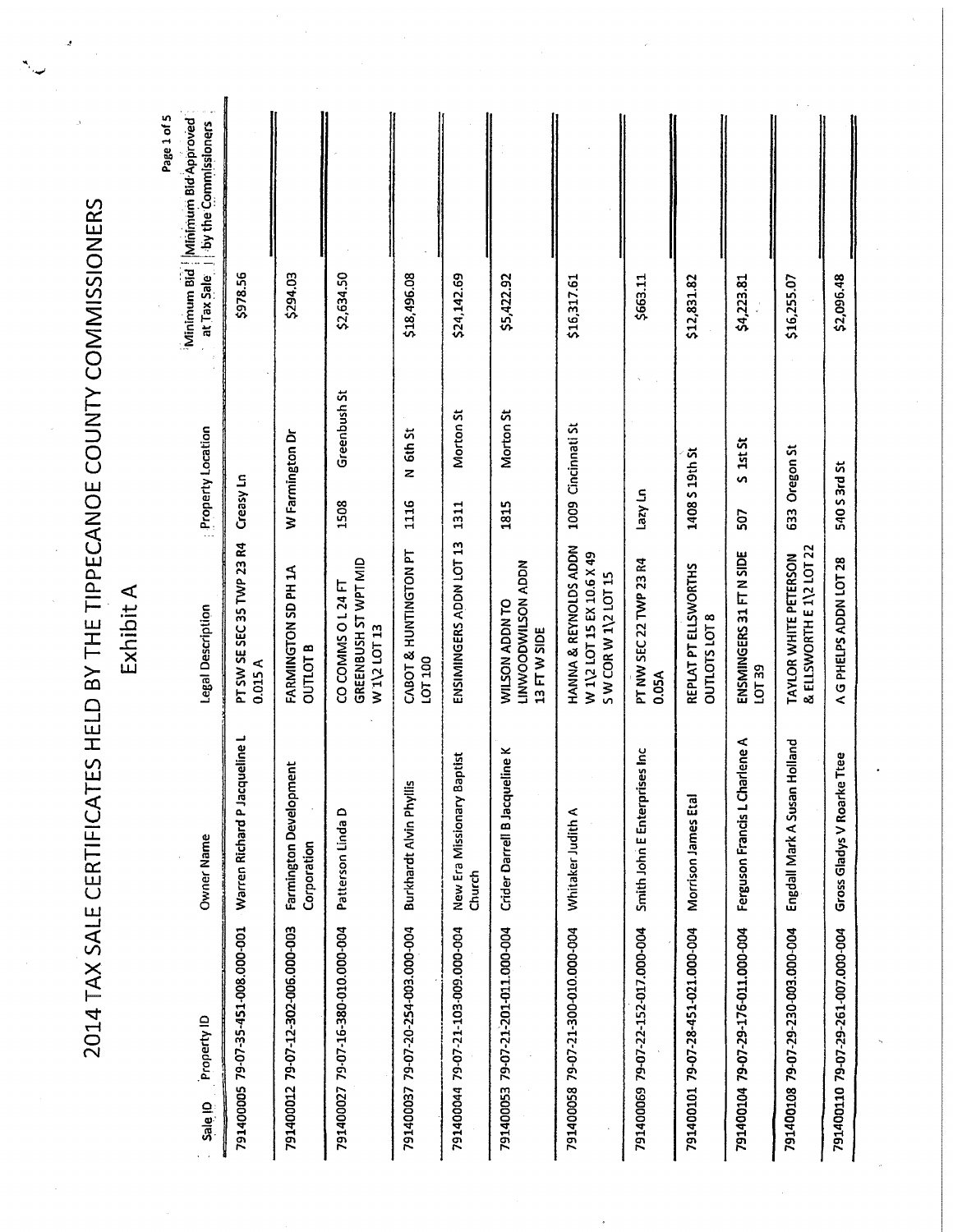| Minimum Bid   Minimum Bid Approved<br>  at Tax Sale     by the commitment |                                    |                                                 |                                       |                                             |                                              |                                            |                                           |                                                           |                                         |                                    |                                                            |                                                                   |                                                            |
|---------------------------------------------------------------------------|------------------------------------|-------------------------------------------------|---------------------------------------|---------------------------------------------|----------------------------------------------|--------------------------------------------|-------------------------------------------|-----------------------------------------------------------|-----------------------------------------|------------------------------------|------------------------------------------------------------|-------------------------------------------------------------------|------------------------------------------------------------|
|                                                                           | \$27,038.02                        | \$474.94                                        | \$2,619.25                            | \$948.19                                    | \$16,780.76                                  | \$4,699.94                                 | \$862.23                                  | \$383.44                                                  | \$371.19                                | \$680.18                           | \$4,764.28                                                 | \$4,782.29                                                        | \$4,742.49                                                 |
| <b>Property Location</b>                                                  | 3rd St<br>$\mathbf{v}$<br>542      | Williams Ridge Ct                               | Poplar Ln                             | Poplar Ln                                   | N 9th St                                     | 1704 Wabash Ave                            | 2131 Sagamore Pkwy S                      | 203 Stacey Hollow Dr                                      | E 450 S                                 | E700 S                             | Central Ave                                                | Central Ave                                                       | Central Ave                                                |
| Legal Description                                                         | LOT 29<br>A G PHELPS ADDN          | COMMON AREA(0.8661 A)<br>WILLIAMS RIDGE PD PH 1 | PT SW SEC 35 TWP 23 R4<br>0.08A       | COUNTRY CHARM SD PT 7<br>12 FT S SIDELOT 43 | PT SCH LOT 8 PT NWSEC 16<br>TWP 23 R4 1.43 A | PT E SE SEC 30 TWP 23 R4<br>12 A BY SURVEY | IMPROVEMENTS ONLY ON<br>TEAL PLAZA GROUND | IMPROVEMENTS ONLY ON<br>112-00800-0291STACEY<br>HOLLOW SD | S END W FR SW SEC 18<br>TWP 22 R3 0.3 A | PT SE SEC 25 TWP 22 R3<br>0.1377 A | SECOND KERKHOFF ADDN<br>LOT 59 TO THE TOWN OF<br>OTTERBEIN | SECOND KERKHOFF ADDN<br>LOT 60 TO THE TOWN OF<br><b>OTTERBEIN</b> | SECOND KERKHOFF ADDN<br>LOT 77 TO THE TOWN OF<br>OTTERBEIN |
| Owner Name                                                                | Gross Gladys V Roarke Ttee         | Vinson Development Lic                          | Maple Point Homeowners<br>Association | ity Corp<br>Country Charm Utill             | Tarter Russell W                             | Linda Diana<br>Warthan Henry E &           | Keller Mcginnis Assoc                     | Stacey Hollow Homeowners<br>Assoc                         | Wallace Jean                            | Rutan Gordon L                     | Payne Sidney Etal                                          | Payne Sidney Etal                                                 | Payne Sidney Etal                                          |
| $\frac{1}{3}$<br>Property ID<br><b>Sale ID</b>                            | 791400111 79-07-29-261-008.000-004 | 791400118 79-07-32-251-006.000-004              | 791400138 79-07-35-302-001.000-004    | 791400140 79-07-35-302-016.000-004          | 791400142 79-07-16-100-022.000-005           | 791400144 79-07-30-476-008.000-005         | 791400147 79-07-34-157-003.300-005        | 791400155 79-08-08-300-029.300-009                        | 791400172 79-12-18-300-003.000-012      | 791400173 79-12-25-400-004.000-012 | 791400187 79-01-34-152-007.000-016                         | 791400188 79-01-34-152-008.000-016                                | 791400189 79-01-34-155-014.000-016                         |

Page 2 of 5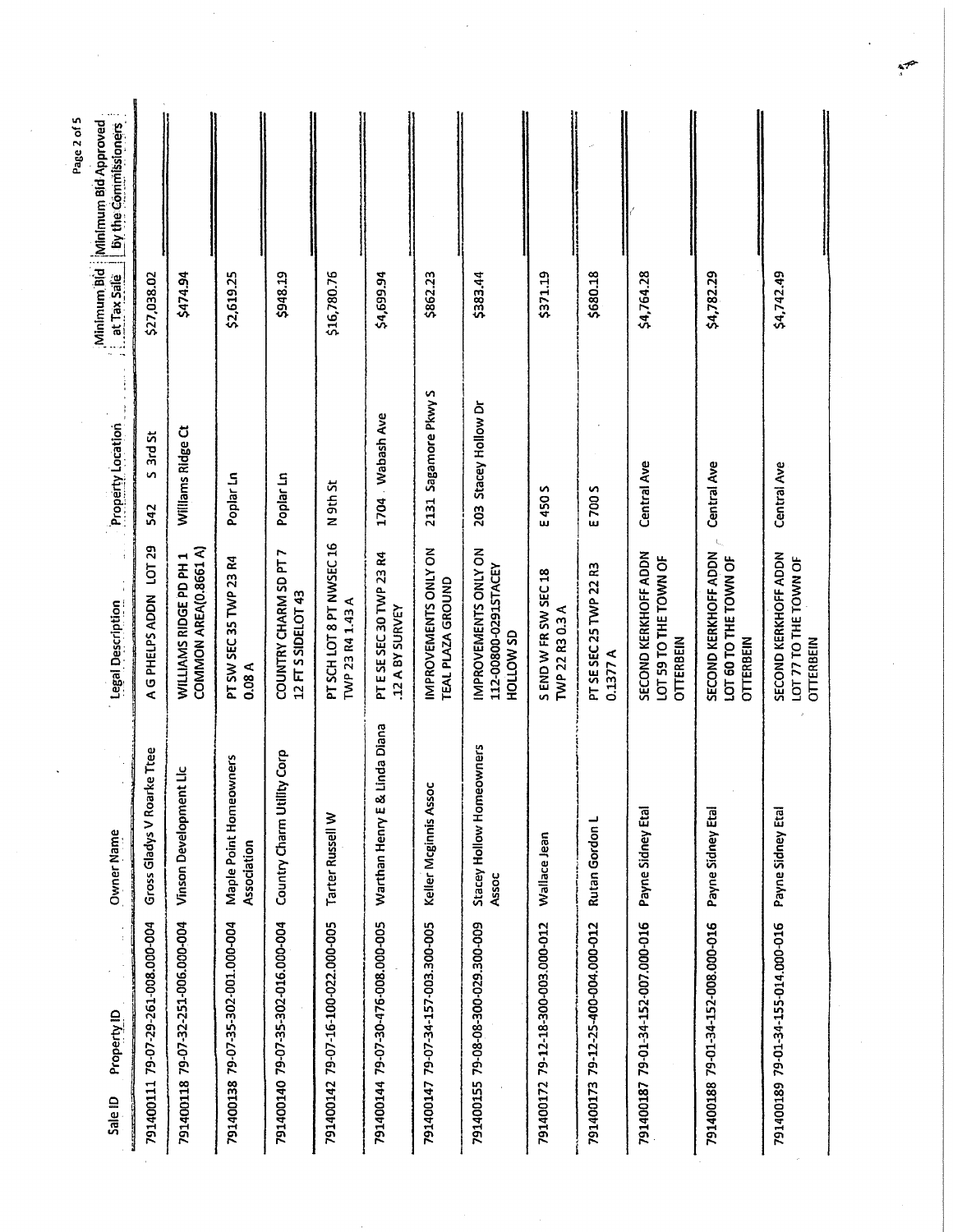| Minimum Bid Minimum Bid Approved<br>at Tax Sale by the Commissioners |                                                                   |                                                            |                                                            |                                    |                                    |                                                                       |                                             |                                               |                                               |                                                       |                                                                                 |                                      |                                          |
|----------------------------------------------------------------------|-------------------------------------------------------------------|------------------------------------------------------------|------------------------------------------------------------|------------------------------------|------------------------------------|-----------------------------------------------------------------------|---------------------------------------------|-----------------------------------------------|-----------------------------------------------|-------------------------------------------------------|---------------------------------------------------------------------------------|--------------------------------------|------------------------------------------|
|                                                                      | \$4,243.11                                                        | \$4,873.31                                                 | \$4,580.61                                                 | \$365.96                           | \$2,891.63                         | \$408.69                                                              | \$288.02                                    | \$680.89                                      | \$942.23                                      | \$371.18                                              | \$361.50                                                                        | \$384.50                             | \$594.43                                 |
| Property Location                                                    | Central Ave                                                       | Central Ave                                                | Central Ave                                                | Jewett St                          | Sr25W                              | Alydar Dr                                                             | Sr26 W                                      | Chenango PI<br>1933                           | Abnaki Way<br>1956                            | Morehouse Rd                                          | Paramount Dr                                                                    | Chenango PI                          | Ledyard St                               |
| Legal Description                                                    | SECOND KERKHOFF ADDN<br>LOT 78 TO THE TOWN OF<br><b>OTTERBEIN</b> | SECOND KERKHOFF ADDN<br>LOT 79 TO THE TOWN OF<br>OTTERBEIN | SECOND KERKHOFF ADDN<br>LOT 58 TO THE TOWN OF<br>OTTERBEIN | TRST ADDN 10 FT S W SIDE<br>LOT 21 | DEARDORF EST OUTLOT A              | 45 HUNTINGTONSD PH 1 PT<br>REPLAT OF LOTS 41, 44 &<br><b>A PT OLA</b> | PT LOT 1 NE SEC 16 TWP 23<br><b>R5.33 A</b> | SAGAMORE POINTE SD SEC<br>$1 - B$ LOT 31      | SAGAMORE POINTE SD SEC<br>2 LOT 46            | SAGAMORE PINES SEC 2 OL<br>$\,<\,$                    | PARAMOUNT-LAKESHORE<br>SD PH 1 SEC 10L AA                                       | LAKESHORE SD PH 1<br><b>OUTLOT A</b> | LAKESHORE SD PH 1<br>OUTLOT <sub>0</sub> |
| Owner Name                                                           | Payne Sidney Etal                                                 | Payne Sidney Etal                                          | Payne Sidney Etal                                          | Daniel Peggy Sue                   | Fouts John R Ann P                 | loy Parr<br>Drach Raymond A &                                         | Rice Jerry E                                | Sagamore Point Homeowners'<br>Association Inc | Sagamore Point Homeowners'<br>Association Inc | Homeowners Association Inc<br>Sagamore Pine Section 2 | Paramount Development Group<br>య<br><b>Rht Development Lic</b><br>$\frac{c}{1}$ | <b>Rbt Development Lic</b>           | <b>Rbt Development Lic</b>               |
| Sale ID Property ID                                                  | 791400190 79-01-34-155-015,000-016                                | 791400191 79-01-34-155-016.000-016                         | 791400194 79-01-34-301-020.000-016                         | 791400216 79-03-23-333-005.000-019 | 791400219 79-10-11-176-021.000-020 | 791400227 79-06-15-203-010.000-022                                    | 791400228 79-06-16-200-004.000-022          | 791400235 79-06-01-103-004.000-023            | 791400236 79-06-01-103-018.000-023            | 791400237 79-06-01-104-027.000-023                    | 791400238 79-06-02-226-013.000-023                                              | 791400240 79-06-02-228-012.000-023   | 79-06-02-228-013.000-023<br>791400241    |

Page 3 of 5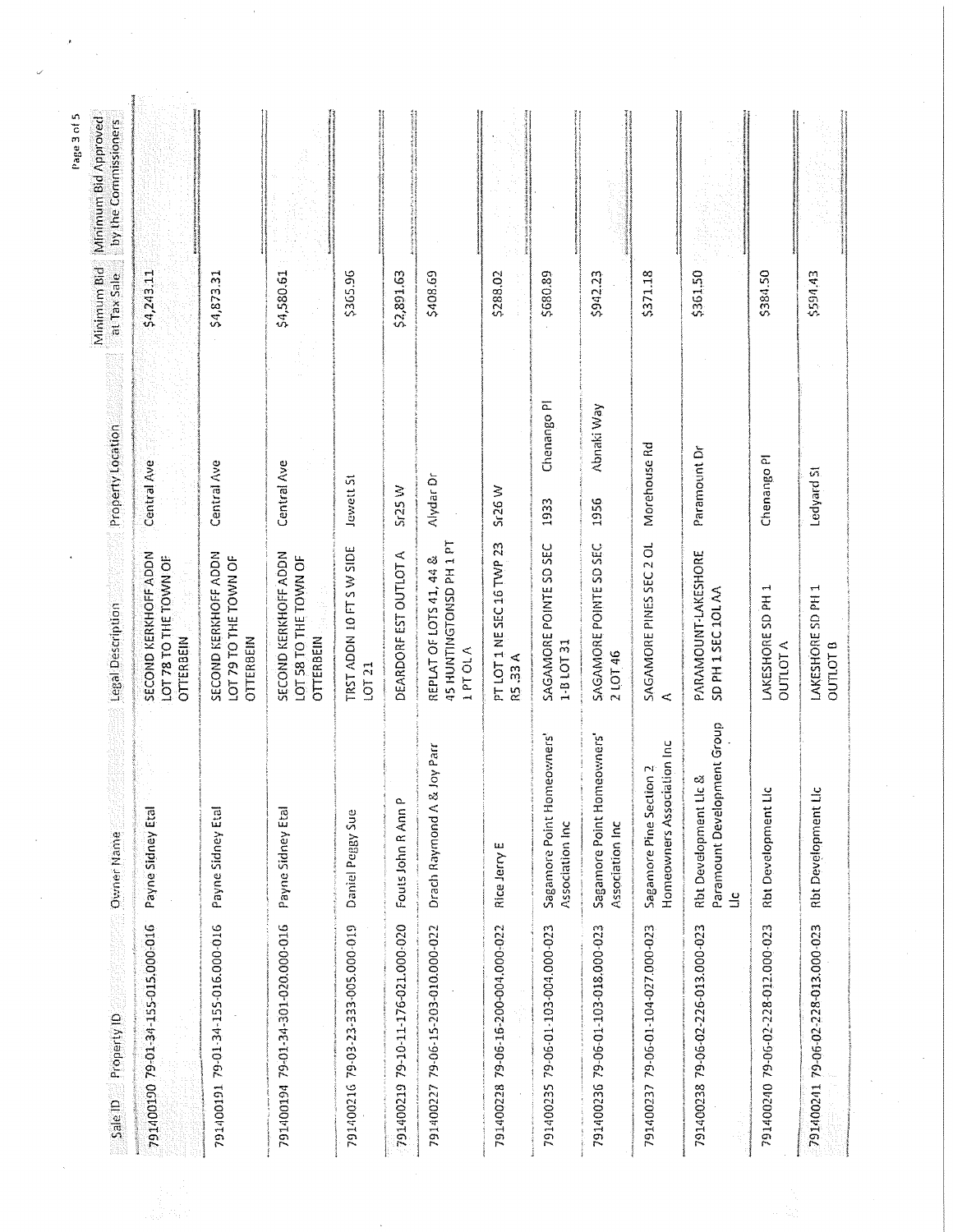| Minimum Bid Minimum Bid Approved<br>at Tax Sale     by the Commissioners |                                    |                                           |                                    |                                                             |                                                     |                                             |                                                               |                                       |                                                                                            |                                    |                                                                          |                                                                                 |
|--------------------------------------------------------------------------|------------------------------------|-------------------------------------------|------------------------------------|-------------------------------------------------------------|-----------------------------------------------------|---------------------------------------------|---------------------------------------------------------------|---------------------------------------|--------------------------------------------------------------------------------------------|------------------------------------|--------------------------------------------------------------------------|---------------------------------------------------------------------------------|
|                                                                          | \$284.97                           | \$168.50                                  | \$168.50                           | \$369.21                                                    | \$489.49                                            | \$874.12                                    | \$5,201.12                                                    | \$19,845.59                           | \$789.57                                                                                   | \$144.50                           | \$145.50                                                                 | \$8,697.05                                                                      |
| Property Location                                                        | Hunter Rd                          | Hunter <sub>Rd</sub>                      | Hunter <sub>Rd</sub>               | Horizon Dr                                                  | 305 Sagamore Pkwy W                                 | Brown St<br>320                             | Levee Plaza                                                   | 10022 Carney St                       | Lafayette St                                                                               | E 600 N                            | Strong Ave                                                               | 10111 Strong Ave                                                                |
| Legal Description                                                        | PINE VIEW FARMS SD<br>OUTLOT4      | PINE VIEW FARMS SD<br>OUTLOT <sub>1</sub> | PINE VIEW FARMS SD<br>OUTOIT3      | RIVER BIRCH TRACE SD<br>OUTLOT A(DETENTION<br><b>BASIN)</b> | ONPT SE SEC 7 TWP 23 R4<br><b>IMPROVEMENTS ONLY</b> | CONDOMINIUMS PH1-PH2<br>WATERFRONT<br>& PH5 | PLAT OF BOTTOMLANDS PT<br>IMPTS ONLY CHAUNCEY<br>LOT 124.12 A | CHAPMANS 2ND ADDN LOT<br>$\mathbf{a}$ | ADDNLOT 5 & PT LAF ST)<br>PT NE SEC 16 TWP 24 R3<br>0.17 A(VAC RUNION-<br>PHARES-WINTERS W | PT SW SEC 23 TWP 24 R3<br>0.155A   | SIDE LOTS10 & 11 & 12 FT<br>CHAPMANVILLE 56 FT W<br>BY 56 FT NW CORLOT 9 | SIDE LOTS 10 & 11& 12 FT X<br>76 FT E SIDE N SIDE LOT 9<br>CHAPMANVILLE 76 FT E |
| Owner Name                                                               | <b>Tarter Russ</b>                 | <b>Tarter Russ</b>                        | <b>Tarter Russ</b>                 | Mennen Builders Lic Etal                                    | Simon Property Group Lp                             | Homesports Inc                              | West Lafayette Sports World                                   | Schnepp William & Lorena              | Leffler Amelia                                                                             | Miller Rickey J & Linda K          | Kauffman Robert Dale Etal                                                | T&H Investment Properties Lic                                                   |
| Property ID<br>Sale ID                                                   | 791400242 79-06-02-404-031.000-023 | 791400244 79-06-02-405-034.000-023        | 791400245 79-06-02-405-035.000-023 | 791400246 79-06-11-100-005.000-023                          | 791400254 79-07-07-056-115.300-026                  | 791400262 79-07-18-003-000.301-026          | 791400266 79-07-20-025-076.300-026                            | 791400268 79-04-13-353-013.000-027    | 791400270 79-04-16-259-001.000-027                                                         | 791400275 79-04-23-300-010.000-027 | 791400277 79-04-24-102-001.000-027                                       | 791400278 79-04-24-102-002.000-027                                              |